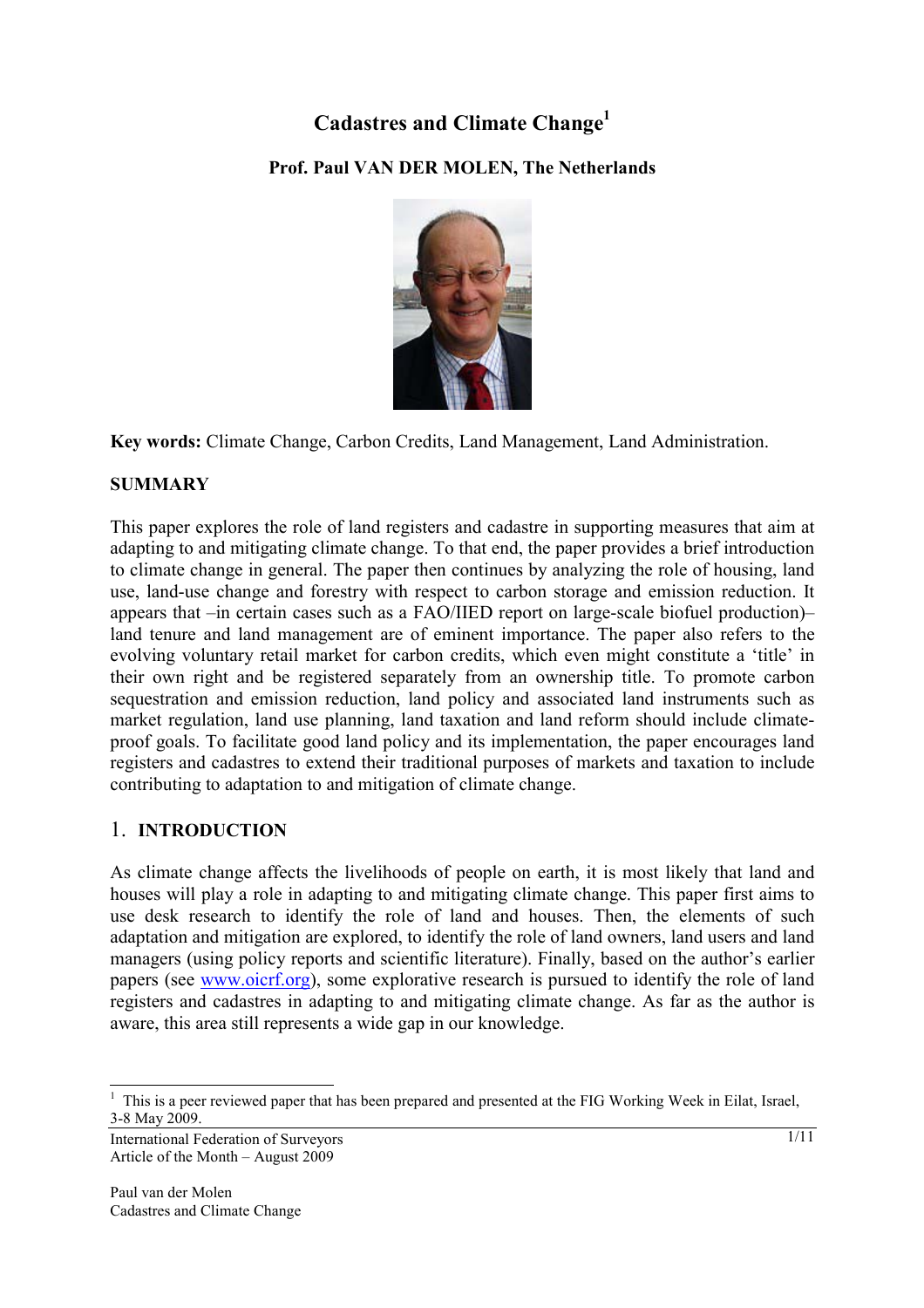## **2. CLIMATE CHANGE IN GENERAL**

The regular Synthesis Reports of the Intergovernmental Panel on Climate Change (IPCC) provide observations and analyses concerning (a) changes in climate regardless of their causes, (b) an assessment of such causes and (c) a projection of future climate change.

The latest report (2007) states that the fact that the climate system is warming is 'unequivocal: as is now evident from observations of increases in global average air and ocean temperatures, widespread melting of snow and ice, and the rising of the global average sea level'. As a rough estimate, this could result in more precipitation in the north, more droughts in the south, fewer cold days, more hot days, heat waves and higher sea levels. As a secondary effect, the IPCC expects many natural systems to be affected, such as glacial lakes, early spring events, bird migration, and shifts in plant and animal species towards the polar regions, salinity and earlier greening of vegetation. Various scenarios show the impact on human systems such as crop productivity, coastal zones, flood plains, health, industry and settlements prone to extreme weather events and drought.

More specifically, Africa is expected to be exposed to increased water stress, reduced rain-fed agriculture, affected low-lying coastal areas and diminished access to food. Asia is expected to suffer from decreased availability of fresh water, higher risk for delta areas and pressure on natural resources. Europe is expected to be faced with floods and erosion, glacier retreat, reduced availability of water, worse weather conditions in the south, and increased health risks because of heat waves and wildfires. The Americas are expected to be prone to gradual replacement of tropical forests by savannah, loss of biodiversity, decreased livestock and crop production, less precipitation, heat waves in the north and increased rain-fed agriculture. Cereal productivity is expected to increase at mid and high latitudes and to decrease in lower latitudes, which has a negative impact on food security and the livelihoods of small farmers and fisheries.

The drivers for climate change appear to be both natural and anthropogenic. One example of a natural driver is solar radiation. Anthropogenic drivers include greenhouse gas emissions from human activities. The IPCC reports that the global increase of carbon dioxide (CO2) is due to fossil fuel use and changes in land use. Global increases in methane levels (CH4) are very likely due to agriculture and fossil fuel combustion. The increase in nitrous oxide (N2O) is primarily due to agriculture.

A special report published by the IPCC (2000) discusses how different land use and forestry activities affect carbon stocks and greenhouse gas emissions. Carbon is retained in live biomass, in organic matter and in the soil. When human interventions lead to changes in live biomass, land use and forestry, the carbon stock also changes, which in turn influences the global carbon cycle. For example, the report reveals that substantial amounts of carbon have been released when forests were cleared. Greenhouse gas emissions occur as a result of restoration of wetlands, biomass burning and fossil fuel combustion, intensive tillage, fertilization of lands and forests, rice cultivation and enteric fermentation.

International Federation of Surveyors Article of the Month – August 2009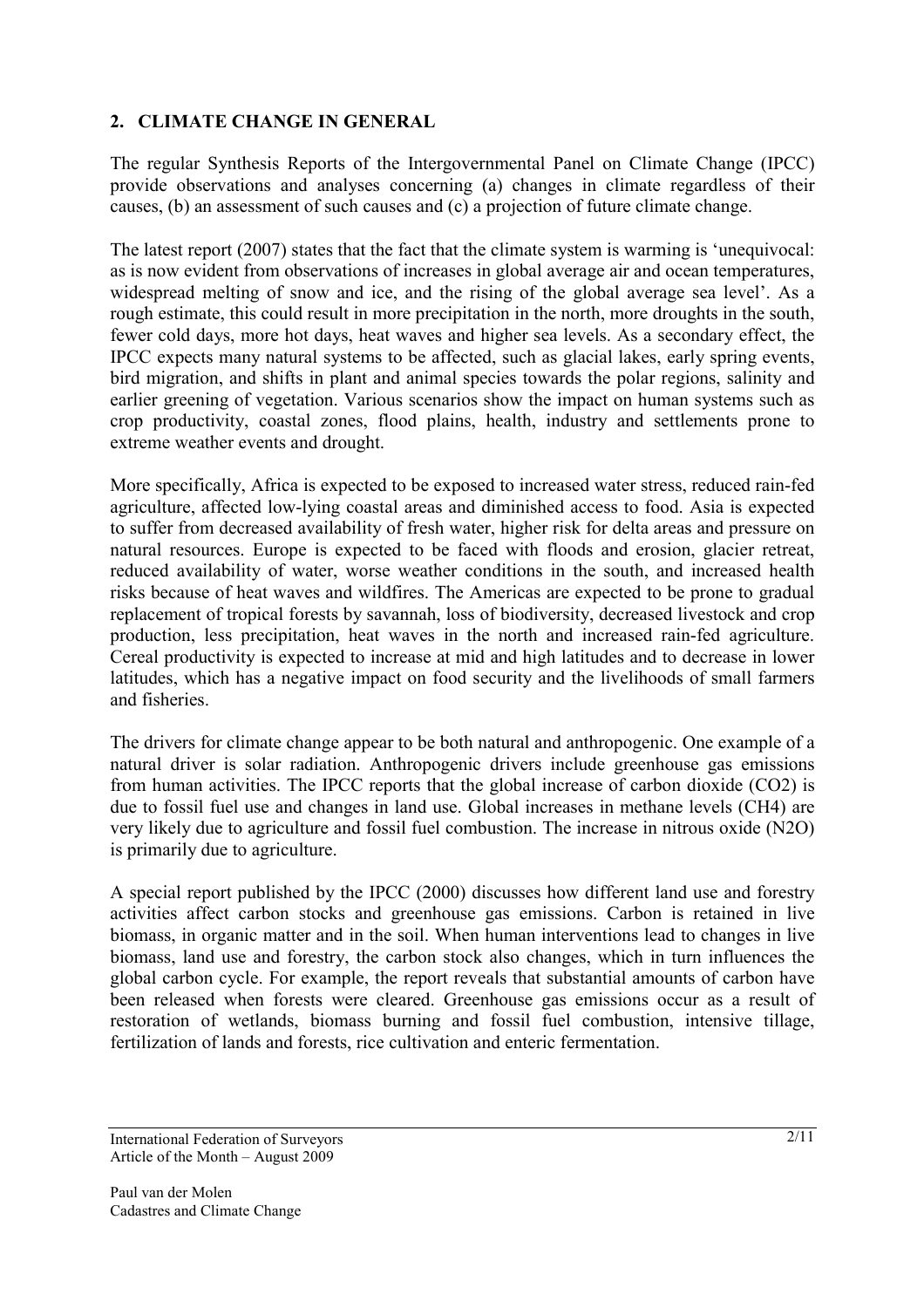## **3. KYOTO PROTOCOL**

In Article 3.1 of the Kyoto Protocol, parties agreed to limit and reduce their greenhouse gas emissions between 2008 and 2012. Furthermore, countries that signed the Protocol can use afforestation, reforestation and deforestation as potential contributors to the reduction of emissions (Article 3.3). The same counts explicitly for measures regarding land use, land-use change and forestry (Article 3.7). This aspect is where we find the link to discuss the role of cadastres in climate change, as managing lands and forests requires an active land policy, instruments to implement such policy, and land tools to facilitate government intervention in private and public rights to land and housing.

#### **4. ROLE OF LAND USE, LAND-USE CHANGE AND LAND MANAGEMENT**

The UN Food and Agriculture Organization (FAO) states in its publication 'Climate Change and Food Production' (2008) that sustainable agricultural production plays a role in adapting to and mitigating the impact of climate change, because (a) agriculture is an important emitter of greenhouse gases, (b) has the highest potential for reducing emissions through carbon stocks and (c) is the sector that is most affected by climate change. FAO is well aware that expanding biofuel production is likely to lead to greater competition for access to land. This requires sound land tenure policies and land-use planning; otherwise, the livelihood of farmers, pastoralists, fishermen and forest dwellers without formal land tenure rights will be at risk. Greater land tenure security is conditional to applying various mitigation and adaptation measures.

A study by the International Institute for Environment and Development (IIED, 2008) elaborates the relation between the two, revealing that accelerating expansion of bio-ethanol and bio-diesel production might offer opportunities for small-scale farmers by revitalizing land use in rural areas and increasing both yields and incomes. However, both would depend on land tenure security. Large-scale biofuel production also might provide employment, skills development and secondary industry, creating potential for long-term poverty reduction. To achieve such results, the IIED advises establishing land policy frameworks that give clearer definitions of concepts of idle, under-utilized, barren, unproductive, degraded, abandoned and marginal lands, in order to avoid land allocation to large-scale biofuel industries to the disadvantage of local livelihoods. Existing land tenure patterns should be recognized and implemented within a broader circumstance of taxation, subsidies, markets and trade.

Research (e.g. Rothamsted, 2005) demonstrates that sound land management results in lower greenhouse gas emissions from all links in the food chain, provides carbon sequestration in soil and vegetation, and replaces fossil fuels with renewable bio-energy crops. Pfister et al. (2004) discuss the relations between climate change, land-use change and run-off predictions in the Rhine and Meuse river basins. The research concerns the influence that changes in land use had on the hydrological subsystem, which interacts with the climate system. They found that 'in general field drainage, wetland loss and urbanization result in more rapid downstream transmission of flood waves and less floodplain storage'. There was no evidence that land-use changes affected flood frequency and flood magnitude. Whether changes in the hydrology of the Rhine and Meuse were more strongly influenced by climate change than by land-use change appeared to be difficult to say.

International Federation of Surveyors Article of the Month – August 2009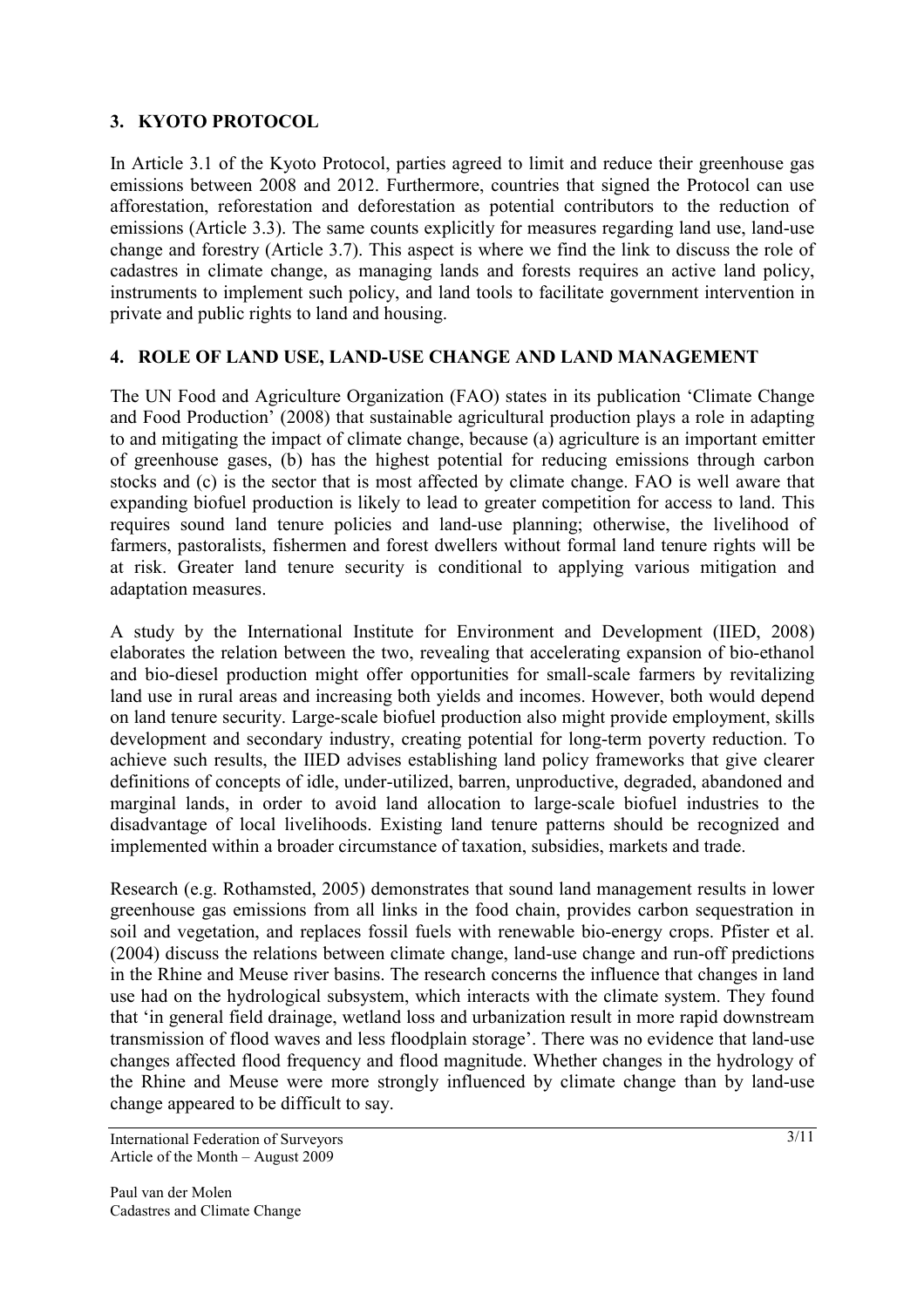Similarly, Juckem et al. (2008) investigate the effect of land-use change in the 'driftless area' in Wisconsin. Although increased precipitation was significantly higher than in other watershed areas, they argue that the changes were likely linked to changes in the soil properties as a result of agricultural land management practices.

Research by Eve et al. (2002) explains the background behind removing CO2 from the climate by growing plants which are able to store organic carbon in the soil. The paper shows that 'under the US Conservation Reserve Program about 13 million hectares of highly erodable croplands were taken out of agricultural production by converting them, by planting it back to grass or trees. Because then the soil is not disturbed and biomass is not removed: the soils have shown an increase in carbon storage. Also, adopting reduced tillage resulted in increased soil carbon storage because the soil is less disturbed, even more for no-till-at-all land use'.

Fertilization by using organic manure also enhances carbon storage in the soil, because of both the carbon content of the manure and the increase in biomass production. Eve's paper concludes that 'there is a net effect of land use and management changes on agricultural lands resulting in an increase of soil carbon storage'.

Cowie et al. (2007) sees potential synergies between existing multilateral environmental agreements and the implementation of land-use change and land management to adapt to and mitigate climate change. The basic idea is that land-use change and land management can be used to increase the terrestrial carbon pool, which at the same time contributes to the Biodiversity Convention (CBD) and the Desertification Convention (UNCCD). Measures taken into account in this study include 'conversion from conventional cropping to reduced tillage, manure, rotation, irrigation, biocrops, plantation, new forests, which appear to impact on both less emissions of greenhouse gases, biodiversity and desertification and reforestation.' The paper concludes that 'good land management is necessary, in order to manage forests, cropping and grazing systems, biofuel production and that –when land managers continue to respond to current market demands– the environmental externalities are not acknowledged.'

The land tenure problem regarding carbon sequestration becomes manifest in Unruh (2008/9). This research shows that 'the possibility of sequestering large quantities of atmospheric carbon through woody biomass increment via tree planting projects in the tropics…has impressive potential'. However, afforestation and reforestation projects have to be initiated by governments that have often little to say in areas outside the urban sphere, because the Western notion of property rights and land law are often limited to those particular parts of the country. In remote and rural areas, customary land management prevails and is overruled by statutory land tenure arrangements. Unruh argues that there are five main obstacles for such projects, namely '(1) the land tenure disconnect between customary and statutory land rights, (2) legal pluralism, (3) tree planting as land claim, (4) the functioning of treed area expansion in smallholder land-use systems and (5) the abandoned land problem.' Tree planting projects require 'improved governance, which assumes single land law for the entire population', through which the land rights of customary land holders can be guaranteed. Literature reveals that this is hardly a realistic way forward, as governments often neglect the land rights of customary peoples and the poor often 'need to be protected against the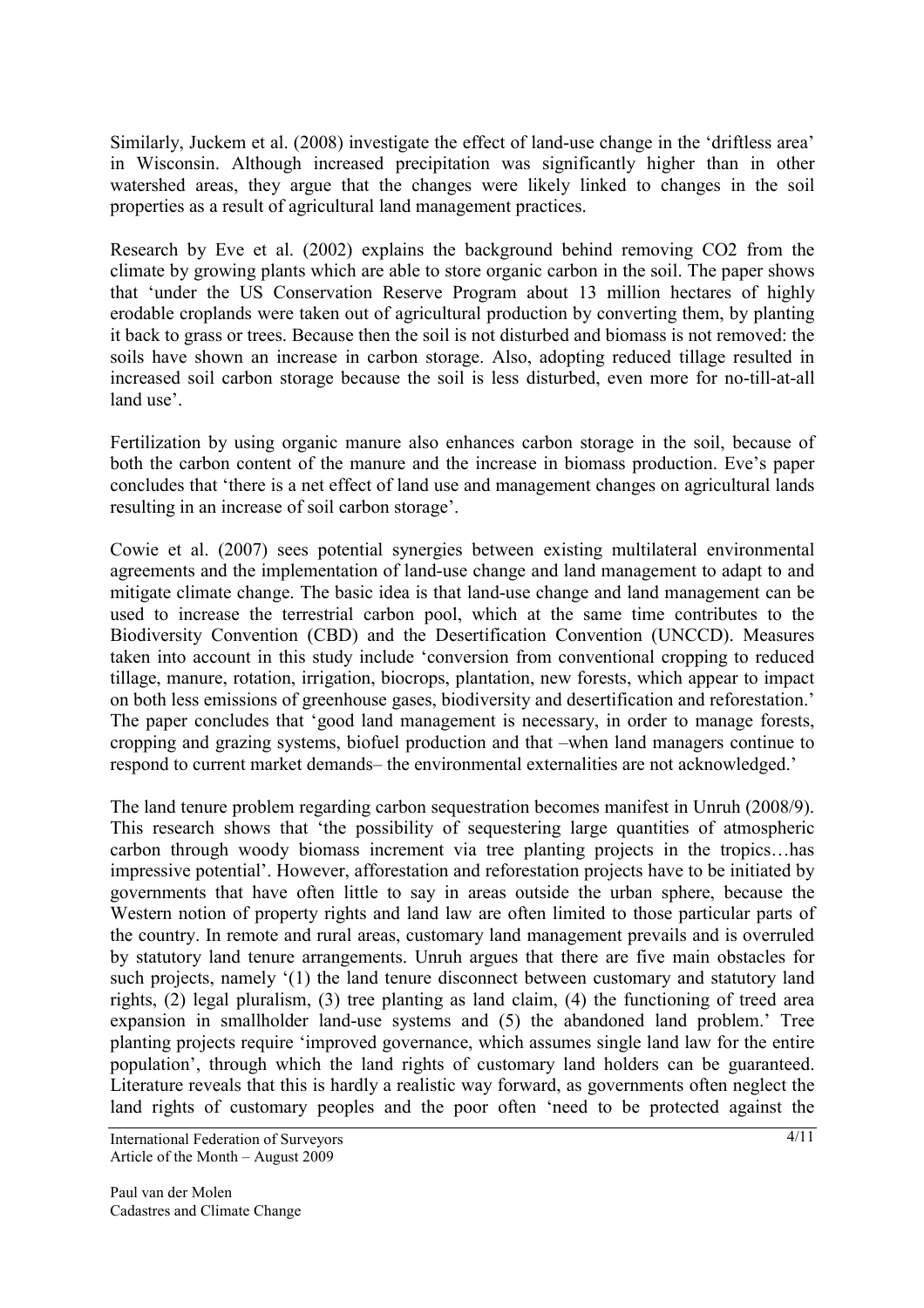government…' Furthermore, tree planting in Africa often 'signifies a land claim', so that tree planting projects are perceived by local communities as unfair and unjustified land claims by the government, which are perceived to be conflicting with their own land rights. Unruh asks, 'given the land tenure obstacles to the afforestation and reforestation approach, will it be possible to realize sequestration goals within the time whereby the impact will be meaningful?'

Harper et al. (2007) investigates the potential of greenhouse sinks to underwrite improved land management in Western Australia. The problem is that Australia is faced with 'salinization of land and water resources, recurrent wind and water erosion of both cultivated agricultural lands and rangeland, and the prospect of continued climate change due to increases in the concentration of greenhouse gases in the atmosphere.' There might be 'opportunities for the land management sector arising from greenhouse gas abatement and in particular the development of carbon sinks as a result of land use change.' The carbon storage can be used to fulfill the Kyoto obligations and opens opportunities for trading in emission reductions. The research investigates the possibilities of 'carbon farming' by planting trees and shrubs on (private) farmland and de-stocking rangeland.

Carbon farming requires a title, which is made possible under the Australian Carbon Right 2003 legislation, establishing a 'title for the carbon in a sink, separate from that of the land, which provides a legal base for ownership and trading.' These carbon credit titles are treated like property titles, so they also need to be registered. Measures to materialize the potential of carbon sinks include 'reforestation, grazing land management, cropland management, and revegetation.'

## **5. ROLE OF HOUSES AND SPATIAL PLANNING**

According to (IPCC 2007) the largest growth in greenhouse gases emissions between 1970 and 2004 has come from energy supply, transport and industry. In addition to the 'land sector' (section 4), the urban environment therefore also needs attention. 'About 30-40% of the total energy consumption in western countries is assigned to building. About 50% of these refer to the energy consumption for indoor air conditioning (heating and cooling)' (Pulselli et al, 2009). Regarding the effects of climate change on the built environment (Roberts, 2008) clarifies that buildings play an important role in both adaptation and mitigation. Modern building design includes low carbon running costs while 'maintaining comfort'. Super insulation, high performance windows, heat recovery systems, thermal storage are to be included in climate proof design principles. (Hamza et al, 2009) reports about the role of building regulations in the UK, which originally were introduced to safeguard public health and safety, but now -after revision- are seen as a tool for 'limiting the environmental impact of the built environment on natural resources'. Regarding adaptation to the effects of climate change, the construction buildings that are resistant to weather extremes like flooding and storms, require not only new construction methods, but also a land use planning that allocates building construction at the right location (Roberts, 2008). Recognizing the role of various sectors in society for finding solutions for climate change, like the transportation sector, housing sector, agricultural sector, the coordinating mechanism still is the spatial planning especially at local level (Biesbroek et al, 2008). That explains the role of local governments (or 'sub-national governments'), as they have control over 'areas that crucially affect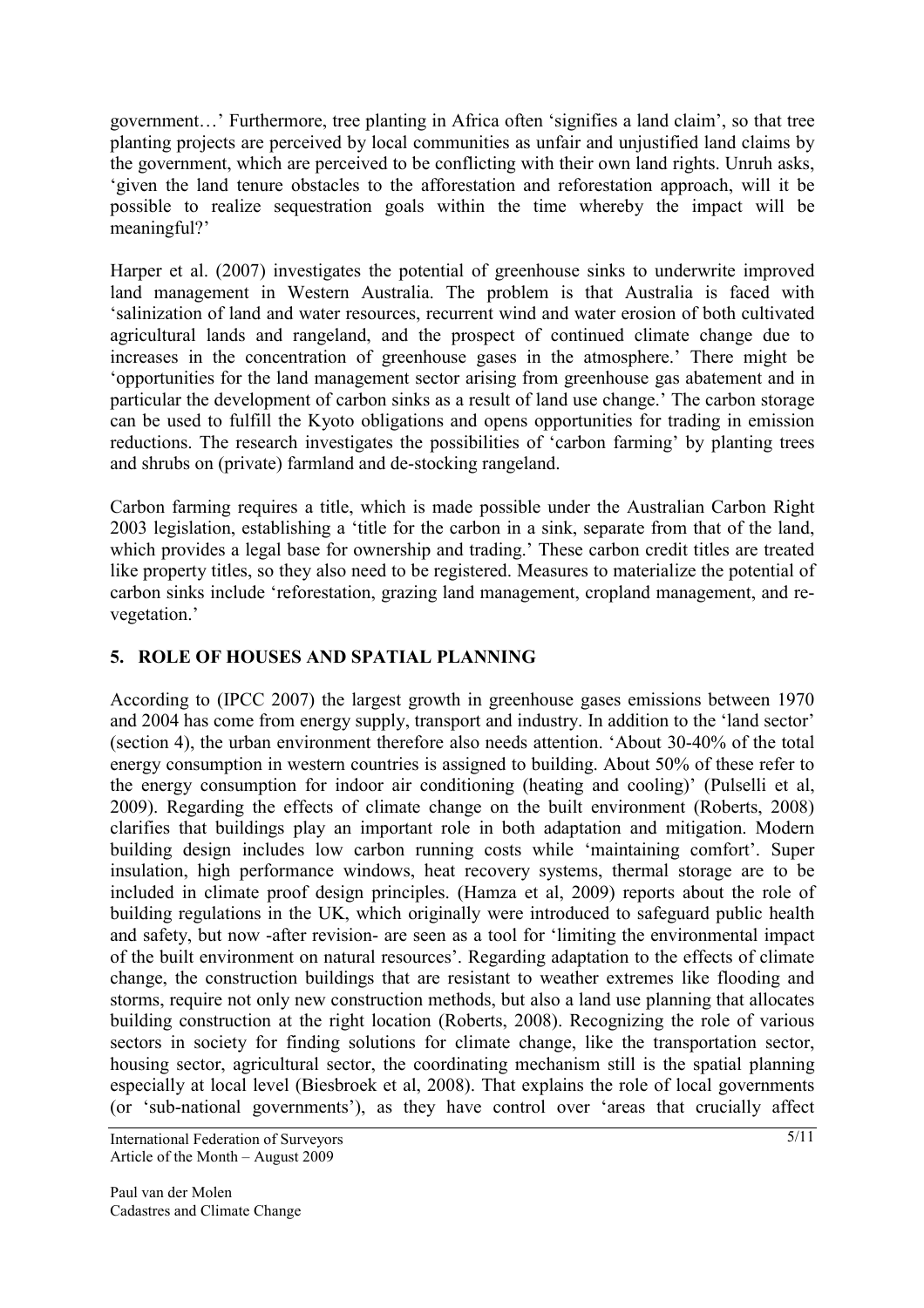greenhouse emissions, such as transportation, energy use, land use regulation and environmental education' (Puppim, 2008). The role of spatial planning is even more important as the reduction of transport related emissions has a direct relationship with the higher density of land use, resulting in less transport activity both for passengers and freight (Grazi et al, 2008). In order to monitor the energy use, several countries introduced environmental rating of buildings. As more than 80% of energy used in households is dedicated to space heating, large savings are expected to be gained in the housing stock. Sweden investigates an external and an internal factor (Malmqvist et al, 2009), while Denmark, Belgium, the Netherlands, Germany publish so called energy labels, in order to create awareness amongst the populace concerning energy use of houses and potential savings. That energy labeling is not a immediate success, reveals an investigation in Denmark, where no significant energy saving where found despite this was the main goal of the Danish Energy Labelling Scheme (Kjǽrby, 2008) and an investigation by a national real estate agent association (VBO) in the Netherlands, that revealed that only 38% of house buyers paid attention as whether an energy label was available for the property they were interested in (Dutch News, 30 January 2009).

## **6. MITIGATION OF AND ADAPTATION TO CLIMATE CHANGE**

The Kyoto Protocol requires societies to respond to climate change by reducing greenhouse gas emissions ('mitigation') and coping with the changes ('adaptation'). The IPCC report specifically summarizes various options. Regarding mitigation measures related to land and housing, the report suggests e.g. increased production and use of biofuels, reduction of transport needs by means of climate-proof land-use planning, energy-efficient houses and commercial buildings by the establishment of energy labeling and building codes, land management to increase soil carbon storage, restoration of degraded lands, application of cultivation methods that improve carbon sequestration (such as more rice cultivation, livestock and manure management), better forest management and better land-use management. Regarding adaptation measures, the report suggests e.g. expanded rainwater harvesting, water storage, crop variety, improved land management to achieve erosion control and soil protection, the construction of seawalls and storm barriers, dune reinforcement, land acquisition and creation of marshlands and wetlands as a buffer against sea level rise and flooding.

Concerning the underlying policy framework, the report refers to institutional reform, land tenure and land reform, capacity building, integrated land-use planning, building codes, and national water policies.

## **7. CARBON CREDITS MARKET**

Articles 3.3 and 3.4 of the Kyoto Protocol provide for the use of greenhouse sinks (carbon sequestration in soils and vegetation) to be used by countries to fulfill their obligation to reduce greenhouse gases. Articles 6, 12 and 17 establish a market for trading assigned emission credits. This is known as the 'compliance market', structured to facilitate the trade in emission rights, based on cooperation with developing countries in carbon sequestration projects ('Clean Development Mechanism'). Article 17 allows countries that have 'assigned emission units' to spare to sell their surplus credits to countries that are over their targets.

International Federation of Surveyors Article of the Month – August 2009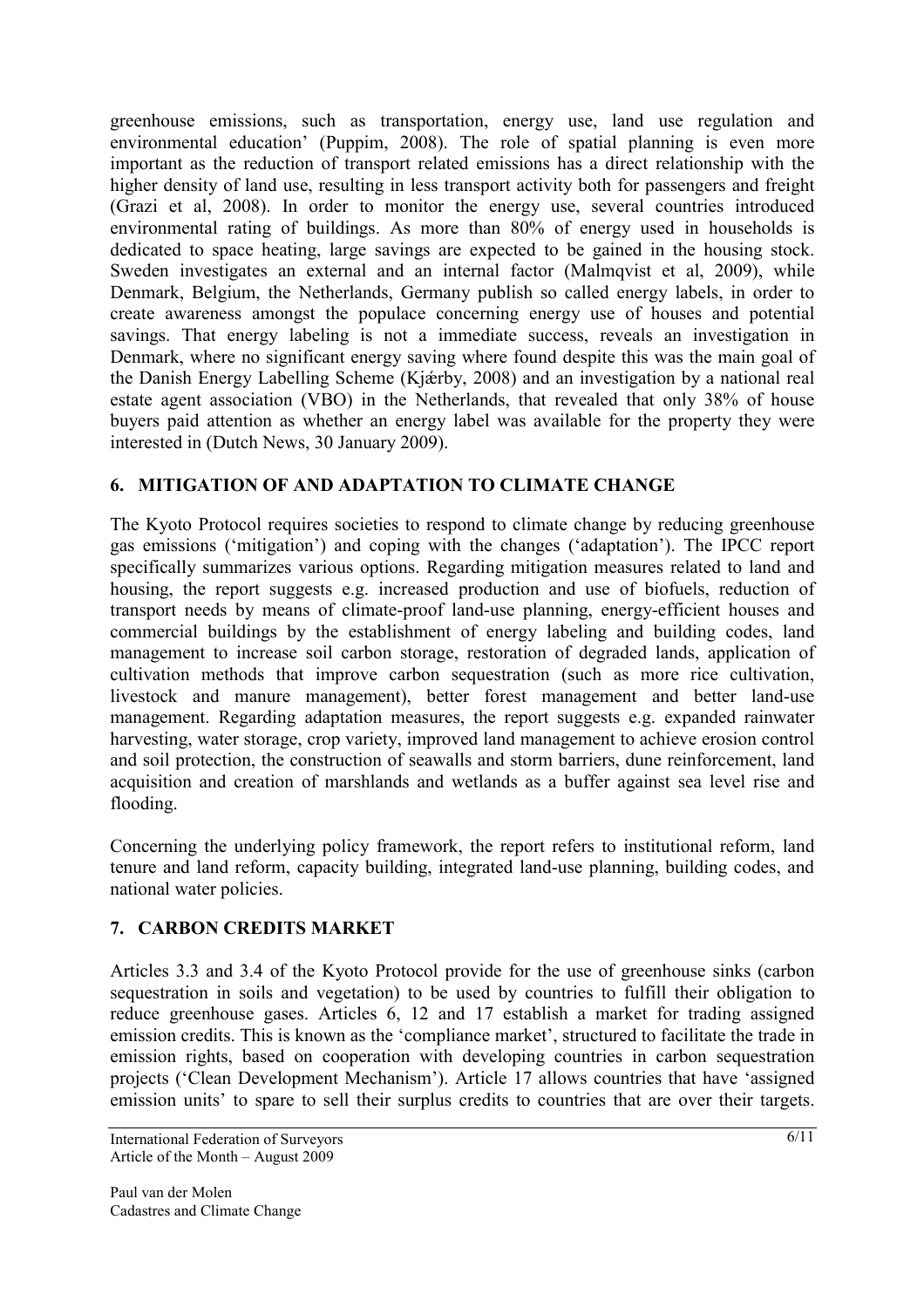Since carbon dioxide is the principal greenhouse gas, people speak simply of 'trading carbon' (UFCCC website, accessed 30-9-2008).

The Dutch government, for example, under the Clean Development Mechanism (CDM) of the Kyoto Protocol and the EU Emission Trading Scheme (EU-ETS), has a portfolio of 28 projects in 11 different countries, consisting of various energy technologies such as wind power production, methane gas recovery and biofuel production; the total contracted volume is 17.4 million tons of carbon dioxide equivalent (SenterNovem website, accessed 7-11- 2008). The government even created a supervisory authority for emissions trading: the Dutch Emissions Authority (NEA).

Apart from the compliance market, a 'retail offset market has also emerged, with a focus on voluntary participation by parties not bound by specific caps or regulations. Greenhouse gas emissions can be offset by investing in projects that provide emission reductions elsewhere; critically, the voluntary market is still unregulated in that it has no market standard' (Harris, 2007).

Here we observe the creation of a new commodity, in line with the research on land markets (Wallace et al., 2006a, 2006b), where she describes that land markets increasingly include more complex commodities. In the carbon credit case, this concerns a 'new commodity in the form of emission reductions or removals'.

This leads to opportunities for such measures as carbon farming (Harper et al., 2007), to generate tradable carbon credits through –in the Australian case– reduction of livestock density, removal of wild grazing animals such as goats and rabbits, conversion from cropping to grazing, conversion from conventional to no-till cropping, re-vegetation (trees, fodder shrubs) and forestry development. In this situation, marketing carbon credits requires a title for a carbon sink, which is separate from the property title for the land ('unbundling of property rights'), which also might require registration.

To date, it is recognized that transactions in voluntary carbon credits such as occur in Australia, Europe and North America are not formally recorded. As cited earlier, Harris (2007) considers the voluntary retail market to be unregulated; in order to increase 'market integrity and to avoid that emission rights are sold more than once, formal registration should be implemented; aside from the credibility gained, this registration could make the market more fungible'. It is remarkable that Harris refers to existing registers such as Triodos Bank's Climate Clearinghouse register, the Greenhouse Gases Register of the Environmental Resources Trust (ERT), and a register managed by the Bank of New York, while existing land administration system could so easily adopt such carbon credit rights in their registers.

## **8. ROLE OF LAND POLICY, LAND INSTRUMENTS AND LAND TOOLS.**

Adaptation to and mitigation of climate change, by their very nature, challenge professionals in the fields of land use, land management, land reform, land tenure and land administration to incorporate climate change issues into their land policies, land policy instruments and facilitating land tools. This is similarly applicable to water and coastal zone professionals. It is clear that land registers and cadastres in themselves cannot induce mitigation and adaptation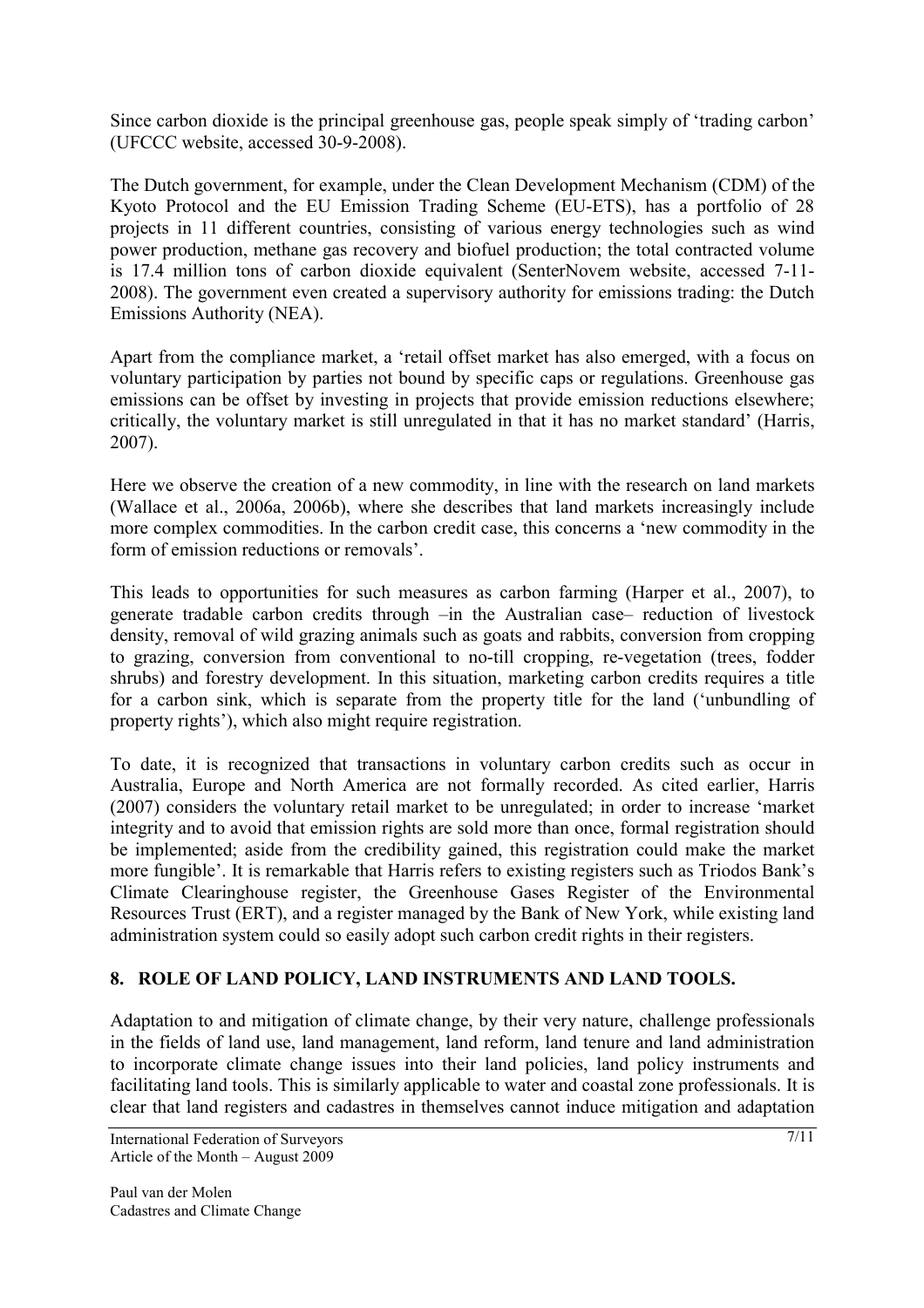of climate change. However, they must serve as a sound information base for the implementation of land management policies.

This means that in addition to appropriate registration of land tenure and cadastral geometry, additional information is requires about environmental rating of buildings, energy use, current and potential land use related to carbon stock potential and greenhouse gases emissions, clearer definitions of various land types related to the application of various legal regimes (like what is exactly 'idle' land), flood and storm prone areas, salinization rates and transport indicators. This information might not necessarily be recorded in the land registration and cadastre system itself, but at least connected with it, so that a strong link with private and public rights to land remains in existence.

In the case of 'unbundled' property rights, with the separation of carbon credit titles, these registers and cadastres should be able to register such rights (registration) and to attach appropriate geometric attributes (see section 10) and to make those titles accessible for trade in the carbon credit market. Land registers and cadastres also have to fulfill their most vital purpose, namely to provide land tenure security to right holders, with a focus on the poor, the vulnerable and indigenous peoples, in order to safeguard their land rights in case of e.g. demands for land for purposes of large-scale biofuel production or afforestation for carbon sequestration and to provide information about tenure, value and use of land when governments want to encourage changes in livestock, crop production, conversion from arable land to grazing land, from tillage to no-tillage cropping, reforestation and combating degradation of soils though sound land-use planning and management.

When governments want to apply taxation as a measure to achieve such objectives, land registers and cadastres are supposed to provide relevant information about taxable objects, taxable values and taxable persons, including earlier mentioned indicators regarding energy use etc.

When governments need lands to realize certain land use (water storage, carbon sinks), land registers and cadastres should provide information about right holders to be compensated in the land acquisition process, in such a way that people's land rights are respected and the risk of eviction is avoided. When land reform is at stake, land registers and cadastres provide information about the existing land tenure pattern and provide an operational process to change from old to new situations. In summary, land registers and cadastres have a role to play in supporting governments and citizens in their efforts at mitigating climate change and trying to adapt to its impact.

#### **9. THE CASE OF THE DUTCH KADASTER**

As one of the signatory parties to the Kyoto Protocol, the Netherlands' government recognizes the urgency and scale of the global climate challenge: its goal is a 30% reduction in greenhouse gas emissions by 2020, relative to the benchmark year of 1990, preferably as part of a European effort. In view of the fact that 50% of the land area in the Netherlands is located below sea level, it is no surprise that coping with the rising average seawater level, the higher run-off and discharge predictions for the major rivers and extreme precipitation forecasts is a priority.

International Federation of Surveyors Article of the Month – August 2009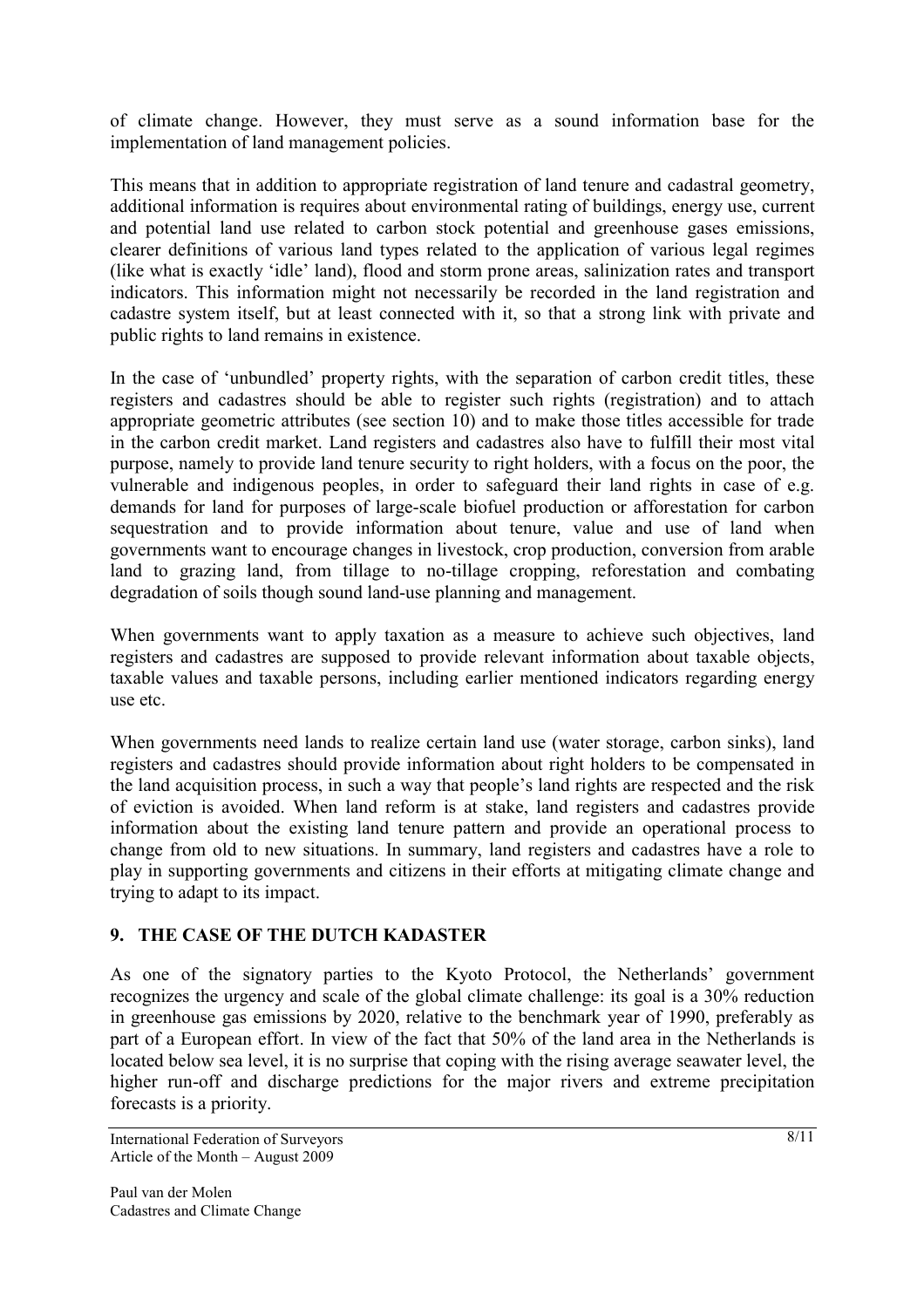However, the government realizes that measures to cope with water management should be coupled to measures on land use, nature conservation, urbanization, transport and recreation. Therefore, the National Adaptation Policy is based on the concept of integrated land-use planning, which combines objectives of sustainable coastal defense measures, supplemented by robust river water systems, sustainable cities, climate-proof buildings and climate-proof agriculture.

Since January 1, 2008, legislation has entered into effect that requires an energy label to be available at the time of transactions related to the construction, sale or letting of houses. The energy label issued for a specific house provides information about the energy consumed during its standardized use. These energy labels form a new category in the land registers. To date, the Netherlands' Cadastre, Land Registry and Mapping Agency, known as Kadaster, has registered about 50,000 labels. The energy labels are open for public inspection, as is all cadastral data.

Kadaster supports the government in providing not only all information about land tenure, value and use of land and houses, but also about public properties and environmental limitations regarding use, noise, soil pollution, nuisance. It also supports land acquisition by the government in order to implement anti-flooding measures.

The land consolidation expertise available at Kadaster is put into practice when the government aims at realizing better climate-proof agricultural business structures as well as sub-catchments for river water. As a consequence of sea level rise, seawater will also penetrate further into the estuaries of the Rhine and Meuse, causing salt intrusion leading to high salt concentrations. In this area as well, Kadaster provides relevant land information to support land-based anti-salinization spatial planning.

#### **10. JOB OPPORTUNITIES FOR LAND SURVEYORS?**

A study by the IPPC (2000) reveals widespread demand for a well-designed carbon accounting system that provides for the 'transparent, consistent, comparable, complete, accurate, verifiable and efficient recording and reporting of changes in carbon stocks and/or changes in greenhouse gas emissions by resources and removals by sinks from applicable land use, land use change and forestry activities'. Although different approaches are possible, in many cases land surface areas, above-ground and below-ground volumes of biomass, canopy surveys, and geoinformation play a role. The Greenhouse Office of the Australian Department of Environment publishes its Full Carbon Accounting Model on the web (Full CAM, assessed 13-11-2008) and also provides what is known as a 'National Carbon Accounting Toolbox and Data Viewer' to allow land managers to ensure that their projects or regional emissions accounts are determined on a similar basis to Australia's official recording of emissions from the land sector.

The methods used for calculating carbon credits demonstrate a remarkable similarity to the work of quantity surveyors, whose profession it is to survey land areas and volumes to estimate building and construction costs. To date, the author is unaware of any publications

International Federation of Surveyors Article of the Month – August 2009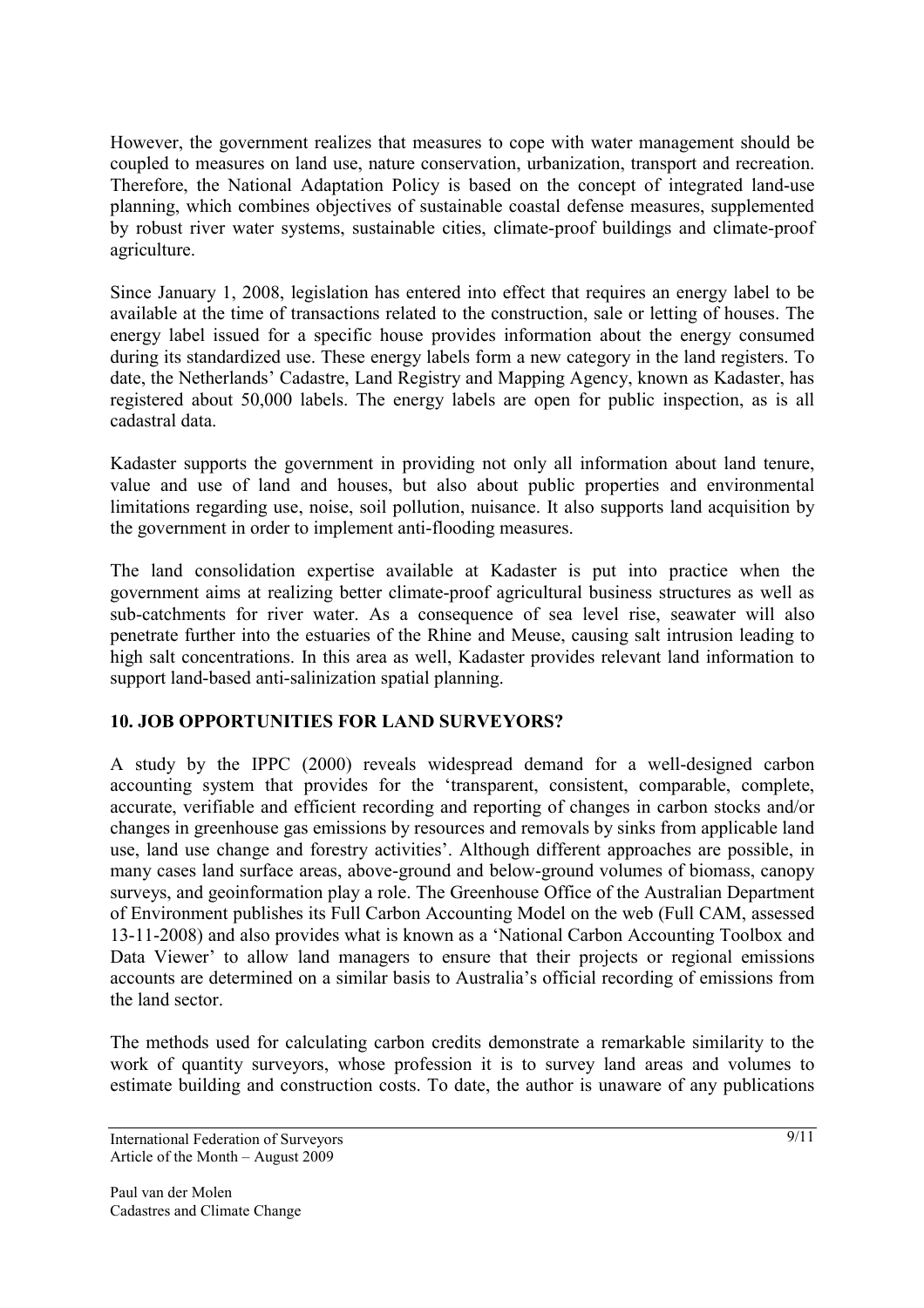which explore the possible extension of the surveying profession towards the quantification and qualification of carbon credits and emission reduction rights.

#### **11. CONCLUSIONS**

Land registers and cadastres have to extend their function beyond the conventional use for land markets and land taxation. The data comprised in the land information systems are also useful to facilitate government policy on adapting to and mitigating climate change. Registering new rights in the form of carbon credit titles would be feasible. With all these aspects in mind, the idealistic concept of registers and cadastres as 'multi-purpose' land administration systems becomes a real possibility.

## **REFERENCES**

- **Biesbroek, G.R.,** Swart, R.J., van der Knaap, W.G.M., 2008, The mitigation-adaptation dichotomy and the role of spatial planning, Habitat International xxx (2008) in press, *Elsevier Science.*
- **Cotula**, L., Dyer, N., Vermeulen, S., 2008, Bio-energy and Land Tenure, IIED/FAO Land Tenure Technical Papers No 2 (May 2008).
- **Cowie**, A., Schneider, U.A., Montanarella, L., 2007, Potential synergies between existing multilateral environmental agreements in the implementation of land use, land change and forestry activities, Environmental Science and Policy 10 (2007) 335- 352, *Elsevier Science*.
- **Eve**, M.D., Sperow, M., Paustian, K., Follett, R., 2002, National-scale estimation of changes in soil carbon stocks on agricultural lands, Environmental Pollution, 116 (2002) 431-438, *Elsevier Science.*
- **Grazi, F.,** van den Bergh, J.C.J.M., 2008, Spatial organization, transport, and climate change, Ecological Economics 67 (2008) 630-639, *Elsevier Science.*
- **Harper**, R.J., Beck, A.C., Ritson, P., Hill, M.J., Mitchell, C.D., Barrett, D.J., Smettem, K.R.J., Mann, S.S., 2007, The potential of greenhouse sinks to underwrite improved land management, Ecological Engineering 29 (2007) 329-341, *Elsevier Science*.
- **Harris**, E., 2007, The Voluntary Carbon Offsets Market, IIED Markets for Environmental Services Number 10, 2007, London UK.
- **Huq**, S., Reid, H., Murray, L.A., 2006, Climate Change and Development Links, IIED gatekeeper Series 123, IIED London.
- **Intergovernmental Panel on Climate Change** IPCC, 2007, Synthesis Report 2007.
- Juckem, P.F., Hunt, R.J., Anderson, M., Robertson, D.M., Effects of climate and land management change on stream flow in the driftless area of Wisconsin, Journal of Hydrology (2008) 335, 123-130, *Elsevier Science*.
- **Netherlands Ministry** Housing, Spatial Planning and the Environment, 2007, Maak ruimte voor klimaat ('Make space for climate'): national adaptation strategy, an intragovernmental policy memo, The Hague NL.
- Pfister, L., Kwadijk, J., Musy, A., Bronstert, A., Hoffmann, L., 2004, Climate Change, Land Use Change and Runoff Prediction in the Rhine-Meuse Basins, River Research and Applications 20 (2004) 229-241, *John Wiley & Sons.*

International Federation of Surveyors Article of the Month – August 2009